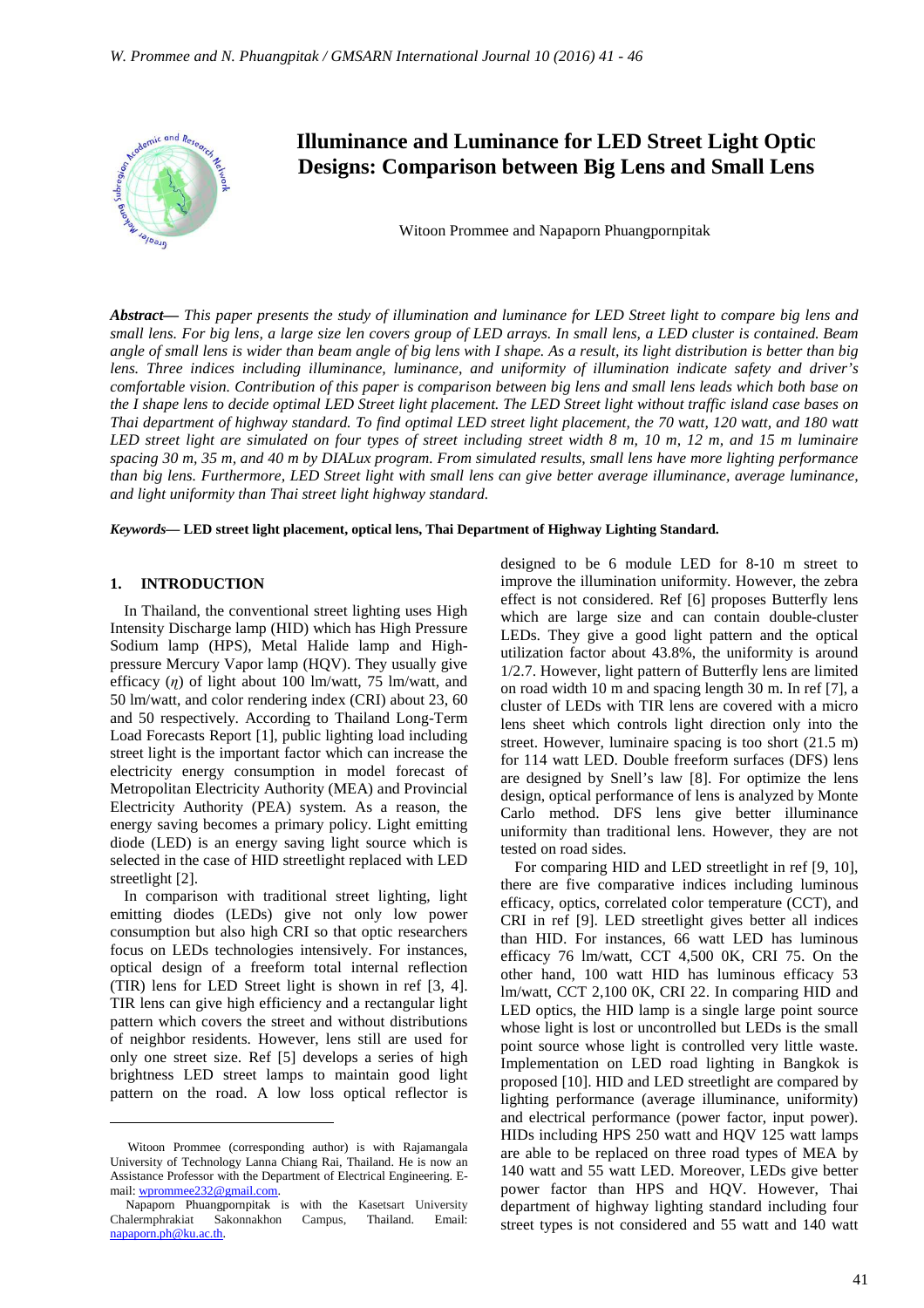LEDs give lower uniformity than the standard criteria of MEA.

In this paper, LED Street light with big lens and small lens are compared on Thai department of highway lighting standard 2011, which presents three indices including illuminance, luminance, and uniformity of illumination. In section 2, the street lighting standard and installation requirements including four street types are set in Table 1 and Table 2. Moreover, illuminance, luminance, and uniformity calculation are expressed. The section 3 composes of physical form and polar light form of luminaire with big lens and small lens. For experiment and simulation results in section 4, big lens including O shape, I shape, oval shape, and U shape give different light pattern. DIALux program calculates illuminance, luminance, and uniformity of LED Street light with big lens and small lens to compare to Thai lighting standard for solving optimal LED Street light placement including LED watt size and lens. All results will be summarized in Section 5.

## **2. STREET LIGHTING REQUIRMENT**

# *2.1 Street lighting requirement for department of Thai highway*

Illuminance of street light requirement depends on street classification and area types shown in Table 1.

**Table 1. Illuminance street light standard for department of Thai highway (2011)** 

| <b>Street</b>           | Average Illuminance (lux)  |      |                    |  |  |  |
|-------------------------|----------------------------|------|--------------------|--|--|--|
| Classification          | Central-Urban<br>Sub-Urban |      | <b>Rural Areas</b> |  |  |  |
| High grade<br>motorways | 21.5                       | 15.0 | 10.7               |  |  |  |
| Main routes             | 21.5                       | 13.0 | 9.7                |  |  |  |
| Secondary<br>routes     | 13.0                       | 9.7  | 6.5                |  |  |  |
| Local roads             | 9.7                        | 6.5  | 2.1                |  |  |  |
| At junction             | 21.5                       | 21.5 | 15.0               |  |  |  |

Department of rural highway had designed street light standard for main routes of rural areas following as

- Illuminance,  $E_{av} \ge 9.7$  lux
- Luminance,  $L_{av} \ge 0.75$  cd/m<sup>2</sup>
- Illumination uniformity
- $E_{\text{min}}$  /  $E_{\text{av}} \ge 1$  / 2.5 or 0.40  $E_{min} / E_{max} \ge 1 / 6$  or 0.17

# *2.2 Street lighting installation requirement for Department of Thai Highway*

For the street light without traffic island case, there are four street types which have different road sizes (8 m, 10 m, 12 m ,and 15 m) with 150 watt HID of luminaire spacing 30 m and 250 watt HID of spacing 40 m, 400 watt HID of spacing 35 m shown in Table 2.

| Table 2. The installation of street light without traffic island |
|------------------------------------------------------------------|
| case for department of Thai highway                              |

| <b>Street Type</b>                       | I              | П              | Ш              | V                      |
|------------------------------------------|----------------|----------------|----------------|------------------------|
| HID (watt)                               | 150            | 150            | 150            | 250                    |
|                                          | 250            | 250            | 250            | 400                    |
| Street Width.<br>include<br>Footpath (m) | $\leq 8$       | $\leq 10$      | $\leq 12$      | $\leq$ 15              |
| Luminaire                                | 30             | 30             | 30             | 40                     |
| Spacing(m)                               | 40             | 40             | 40             | 35                     |
| Number of<br>lanes                       | $\overline{c}$ | $\overline{2}$ | $\overline{c}$ | 4                      |
| Arrangement<br>(Fig. 1)                  | One<br>sided   | One<br>sided   | One<br>sided   | Two sided<br>opposite  |
|                                          | One<br>sided   | One<br>sided   | One<br>sided   | Two sided<br>staggered |
| Boom Length,<br>BL(m)                    | 1.2            | 1.8            | 2.4            | 1.5                    |
| Mounting<br>height,<br>Mh(m)             | 9.0            | 9.0            | 9.0            | 9.0                    |



**Fig.1. One sided, two sided opposite, and two sided staggeered arrangement without traffic island.**



**Fig. 2. shows components of street light installation including Boom Length (***BL***), Street Width and Footpath Mounting height (***Mh***).**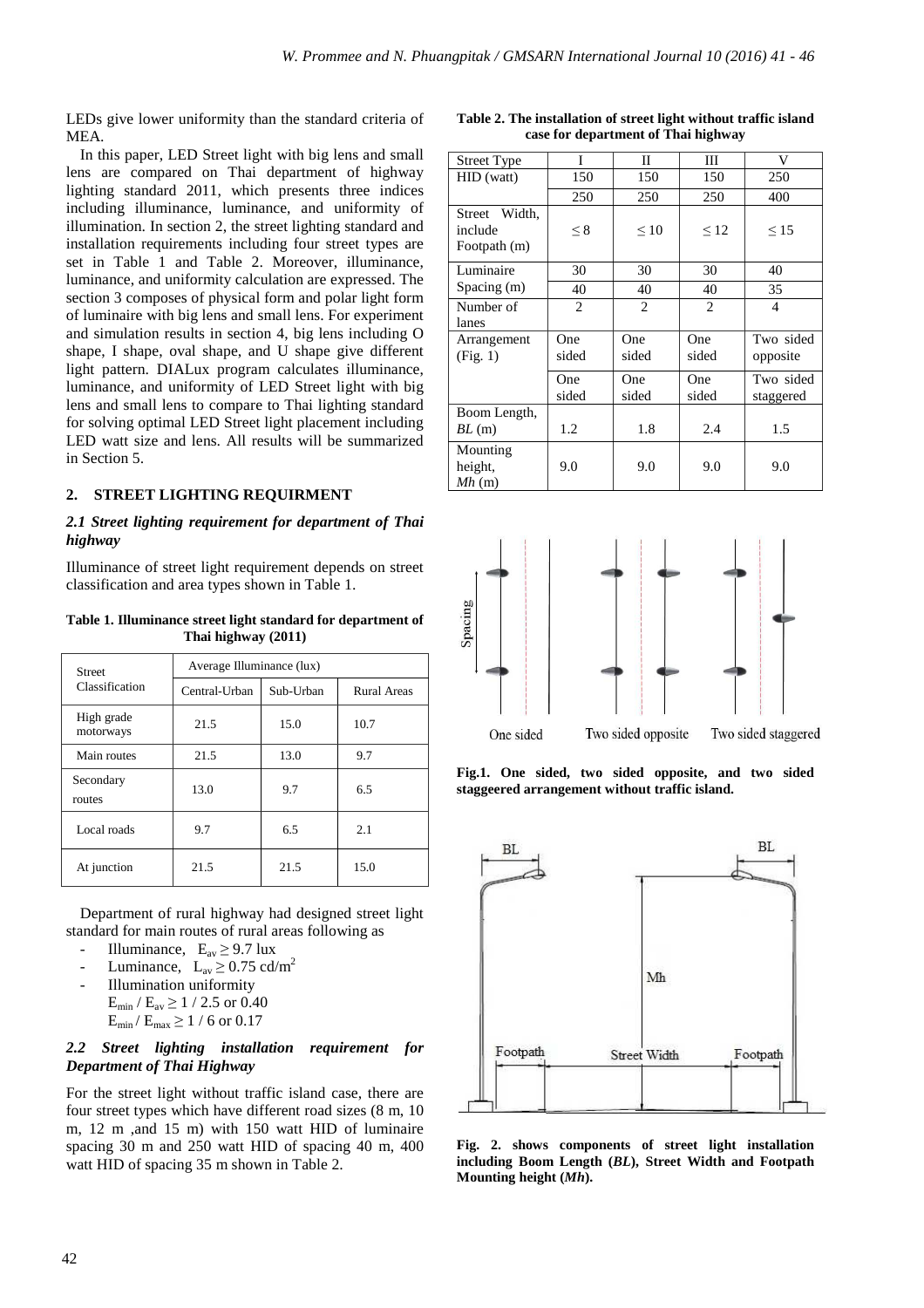#### *2.3 Illuminance, luminance, and uniformity calculation*

### *2.3.1 Illuminance calculation*

The iluminance is a ratio between the lumious flux and the surface. Lux (lx) is its unit. The illuminace at point *P* (*Ep*) with *n* luminaires is calculated by Eq. (1) [11].

$$
E_p = \mathop{\mathbf{a}}_{i=1}^n \frac{I_{g,i}}{Mh} (\cos g_i)^3 \tag{1}
$$

where, *Ig,i* is light inensity at *g* angle of *i* luminaire. *Mh* is the height between a luminaire and street.

*g* is the angle between *Mh* and light beam at point P.

 *n* is the number of luminaires.



**Fig.3. Street light detail**

The average illuminance can be calculated by Eq. (2).  $(E_p)$  is the illuminace at point *P* of the *j* points which base on CIE 140: 2000 standard.

$$
E_{av} = \frac{\sum_{j=1}^{n} (E_p)_j}{n}
$$
 (2)

#### *i. Luminance calculation*

The luminance  $(L)$  is a ratio between the luminous intensity and the area. Candela per square meter  $(cd/m^2)$ is its unit. The average luminance  $(L_{av})$  with average illuminance relation is culculated by Eq. (3).

$$
L_{av} = q \prime E_{av} \tag{3}
$$

Where, *q* is the street light reflector which depends on street material.

#### *ii. Illumination uniformity calculation*

The performance of illumination uniformity  $(U_0)$  is the ratio of the minimum illumination (*Emin*) and the average illumination  $(E_{av})$ . To protect the zebra effect, the ratio of the minimum illumination (*Emin*) and the maximum illumination  $(E_{max})$  and  $L_{av}$  are also considered.

#### **3. BIG LENS AND SMALL LENS**

### *3.1 Physical form of LED Lens*

For large size lens of I shape, width, length, and height of lens are 5.5 cm, 9 cm, and 2.5 cm. On the other hand, width, length, and height of small size lens are 0.5 cm, 1 cm, and 0.3 cm. Lens are compacted in a luminaire shown in Fig.4.



**Fig. 4. LED luminaires: Big lens and small lens [12]** 

#### *3.2 Polar form of light distribution*

Polar form is a pattern of the light intensity (Iv) in some angles  $(x)$  which is shown in Fig.4 and Fig.5 on C- $x$ system  $(C_0, C_{90})$ .



**Fig.5. Luminaires of C-ɤ system**



**Fig. 6. Light distribution for 70 watt LED with big lens**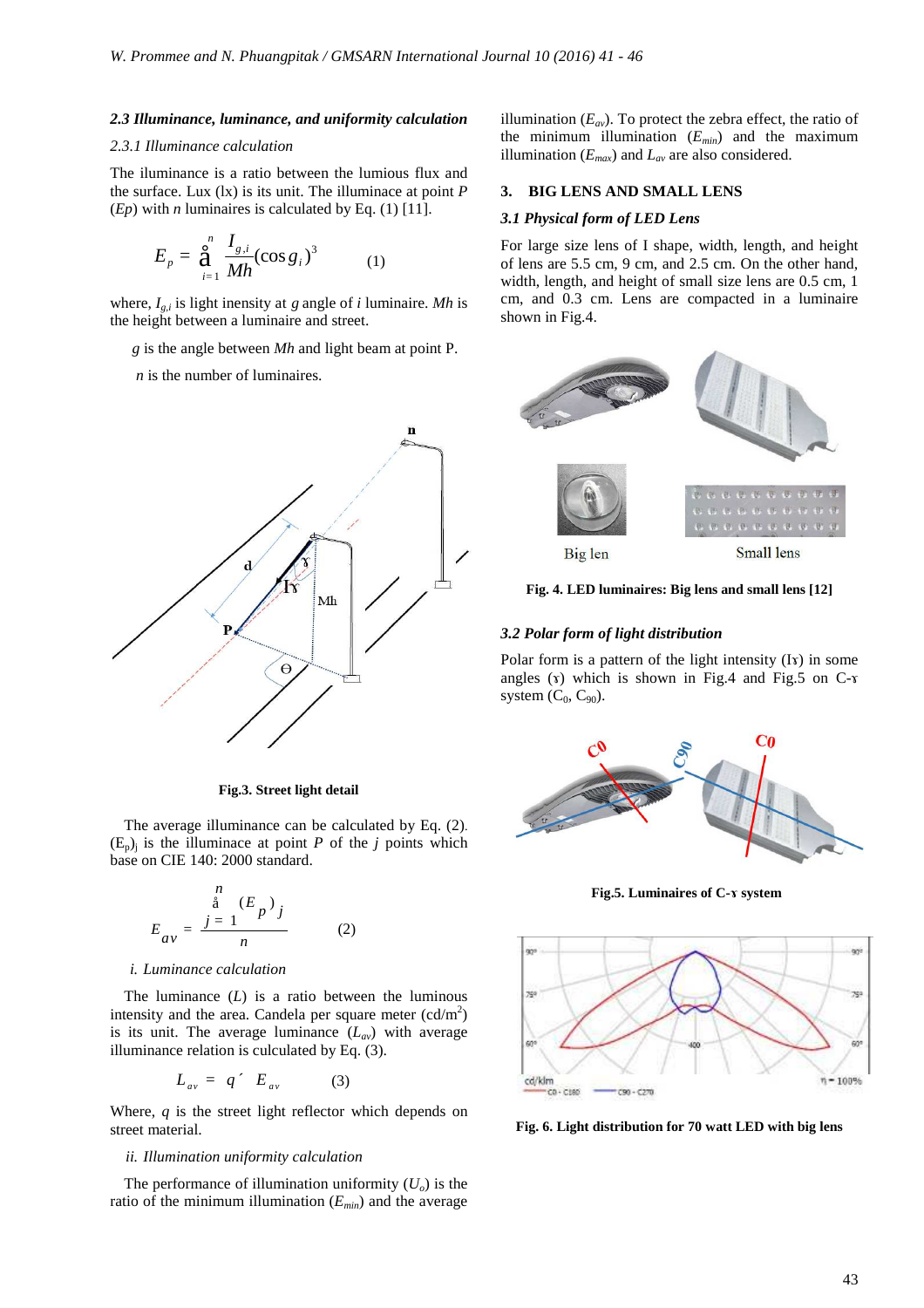

**Fig. 7. Light distribution for 70 watt LED with small lens**

# **4. EXPERIMENT AND SIMULATION RESULTS**

LED with four types of big lens including O shape, I shape, oval shape, and U shape can generate different light patterns on white papers which represent street. For instance, the O shape len gives circle light on only one part of street. I shape and oval shape lens give light over street area and oval shape len give smoother than I shape len. The U shape len can give smooth rectangular light and non over light on the street shown in Fig 8. However, the U shape len is secret. In this paper, the I shape LED is ruled because it is used more than O shape, oval shape, and U shape in the present market. Moreover, the oval shape and U shape is used for only big len.



**Fig. 8. Light distribution of big lens types (Type I: O shape, Type II: I shape, Type III: oval shape, Type V: U shape.** 

Maintenance Factor (MF) and road class are set to 0.67 and R4 (Mastic asphalt) in DIALux program.

# *4.1 The I shape lens with simulated isolines*

Simulated isolines are light lines on the street map and made by DIALux program. The isolines present the bounary of illuminance (lux) and luminance (cd/m2) intensity. They show light distribution and uniformity on the street. The isolines shape depends on LED lens types, luminaire spacing, street types, and luminaire arrangement.



**Fig. 9. Simulated isolines of illuminance (lx) for street type I (One sided arrestment).** 



**Fig.10. Simulated isolines of luminance (cd/m<sup>2</sup> ) for street type I (One sided arrestment).** 

The practical areas are 30 m x 8 m and 40 m x 8 m in Fig. 9 and Fig. 10. Isolines of Fig. 9, 10, 11, 12 show different intensities and several patterns of light which depend on LED watt size and luminaires locations. For illuminance isolines of Fig.9 and Fig.11, the highest intensity (lx) is at the area under the luminaire. There are two lanes with street type I – II and four lanes with street type V.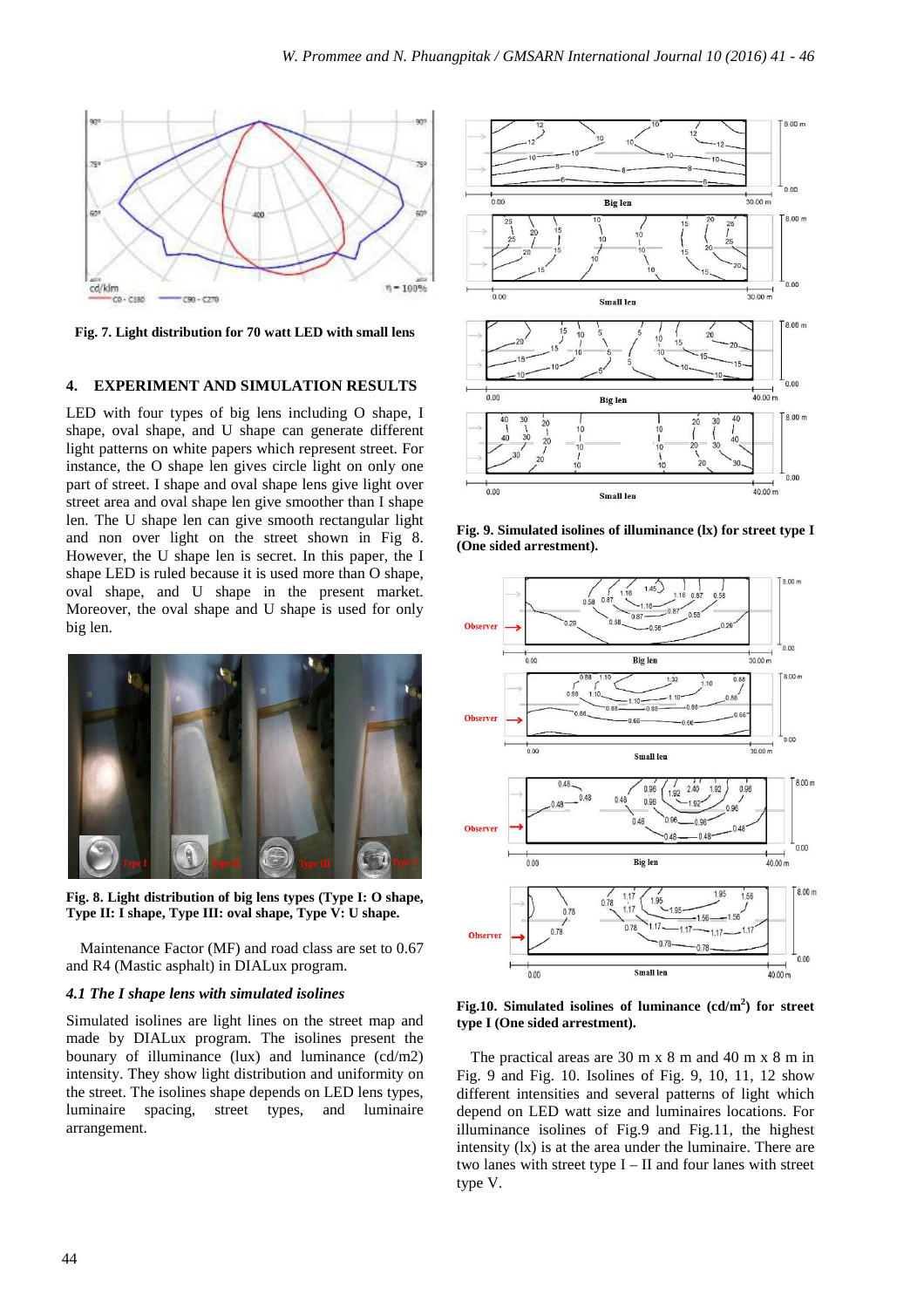

**Fig.11. Simulated isolines of illuminance (lx) for street type V (Two sided opposite and staggered arrestment).** 



**Fig.12. Simulated isolines of luminance (cd/m<sup>2</sup> ) for street type V (Two sided opposite and staggered arrestment).**

Observers or drivers receive reflected light in their field of seeing view which is parallel the driving direction. The lowest average luminance of two observers with two lanes and four observers with four lanes will be compared to the luminance standard shown in Fig. 10 and Fig. 12.

The street type V areas are defined to be 40 m x 15 m of two sided opposite arrestment and 35 m x 15 m of two staggered arrestment in Fig. 11 and Fig. 12. The number of luminaires and LED watt size are more than the street types I-III. As a result, *Eav* and *Lav* of street type V are much better than street types I-III shown in Table 3 and Table 4.

### *4.2 The I shape lens with simulated light performance*

The simulated light performance composes of illuminance, luminance, and uniformity which are calculated by DIALux program in street light standard for department of Thai highway (2011).

| <b>Street Type</b>                                          | I    | П    | Ш    | V    |
|-------------------------------------------------------------|------|------|------|------|
| LED (watt)                                                  | 70   | 70   | 70   | 120  |
| placement                                                   | 120  | 120  | 120  | 180  |
| Illuminance,<br>$E_{av} \geq 9.7$ lux                       | 9.7  | 8.7  | 7.7  | 17   |
|                                                             | 12   | 11   | 9.96 | 29   |
| Luminance,<br>0.75<br>$L_{\rm av} \ge$<br>cd/m <sup>2</sup> | 0.54 | 0.51 | 0.45 | 0.94 |
|                                                             | 0.75 | 0.65 | 0.58 | 1.61 |
| Uniformity<br>$U_{\rm o}$ , $E_{\rm min}$ / $E_{\rm av}$    | 0.60 | 0.47 | 0.33 | 0.26 |
| > 0.40                                                      | 0.21 | 0.25 | 0.26 | 0.48 |
| Uniformity<br>$E_{\rm min}/E_{\rm max}$<br>> 0.17           | 0.40 | 0.28 | 0.18 | 0.16 |
|                                                             | 0.11 | 0.11 | 0.10 | 0.33 |

**Table 3. The light performance results of LED Street light with big lens** 

|                                   |  |  | Note: "_" means that the light performance is less than Thai |  |  |
|-----------------------------------|--|--|--------------------------------------------------------------|--|--|
| Street Lighting Highway Standard. |  |  |                                                              |  |  |

In Table 3, for street type V, street width is between 12 m and 15 m, luminaire spacing 35 m, two sided staggered arrangement. The big lens with 180 watt LED can be used for street type V because luminaire spacing of LED (35 m) on street type V is less than (40 m) street types I-III, to increase  $E_{min}$  and bigger size of LED (180 watt) of street type V gives more illuminance than LED size (70 watt and 120 watt) of street types I-III.

**Table 4. The light performance results of LED Street light with small lens** 

| <b>Street Type</b>                                        | T    | H    | Ш    | V    |
|-----------------------------------------------------------|------|------|------|------|
| LED (watt)                                                | 70   | 70   | 70   | 120  |
| placement                                                 | 120  | 120  | 120  | 180  |
| Illuminance,<br>$E_{av} \geq 9.7$ lux                     | 15   | 14   | 13   | 31   |
|                                                           | 20   | 19   | 17   | 53   |
| Luminance,<br>0.75                                        | 0.76 | 0.80 | 0.75 | 1.57 |
| $L_{\rm av} \ge$<br>cd/m <sup>2</sup>                     | 1.04 | 0.97 | 0.86 | 2.71 |
| Uniformity                                                | 0.80 | 0.77 | 0.56 | 0.34 |
| $\underline{U}_{o}$ , $E_{min}$ / $E_{av}$<br>$\geq 0.40$ | 0.34 | 0.36 | 0.39 | 0.51 |
| Uniformity                                                | 0.31 | 0.30 | 0.28 | 0.20 |
| $E_{min} / E_{max}$<br>$\geq 0.17$                        | 0.14 | 0.14 | 0.15 | 0.33 |

For comparison between Table 3 and Table 4, small lens give better light performance than big lens because beam angle  $(150^{\circ})$  of small lens is wider than big lens  $(120^{\circ})$  which is parallel to street. However, small lens